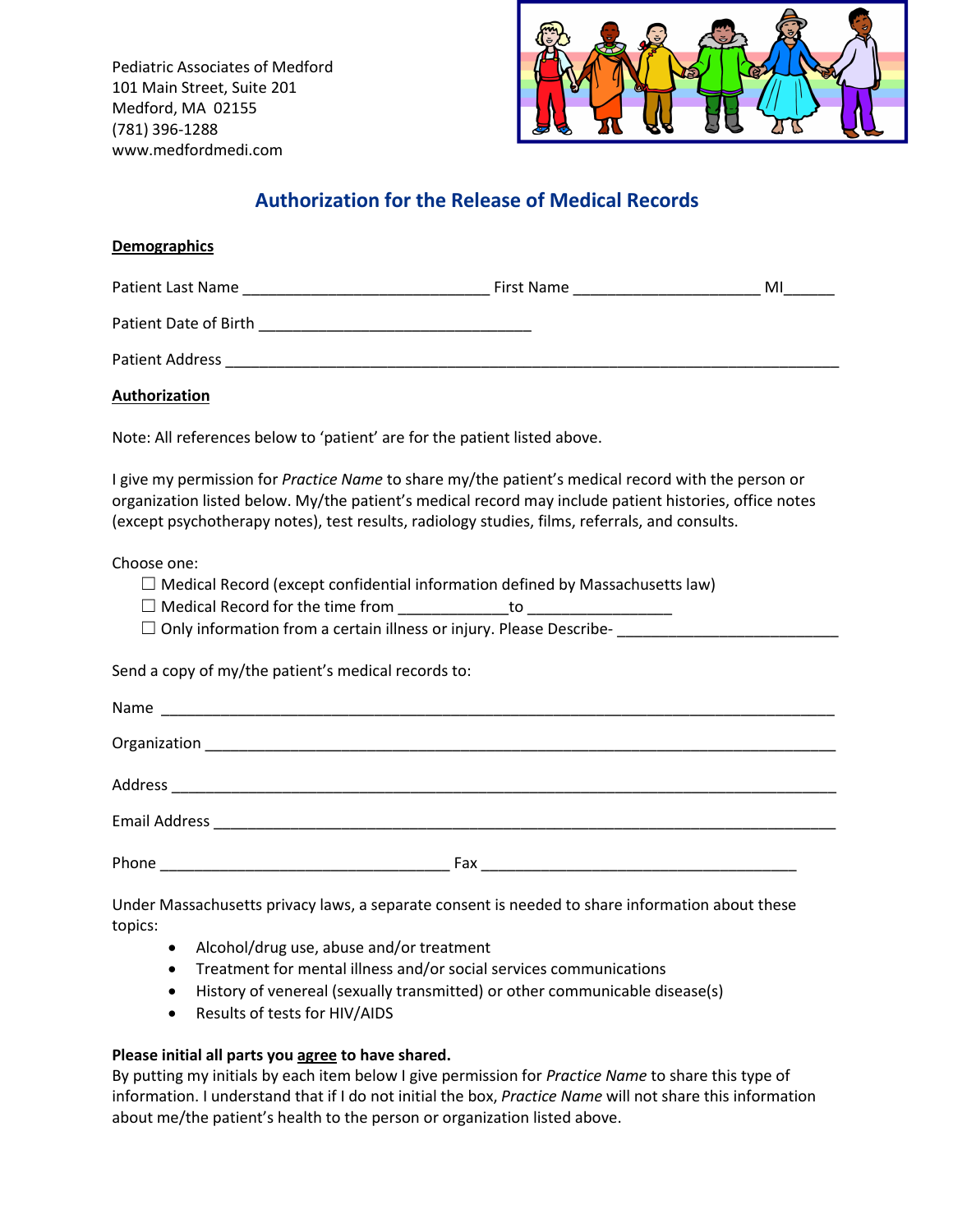Pediatric Associates of Medford 101 Main Street, Suite 201 Medford, MA 02155 (781) 396-1288



| www.medfordmedi.com |                                                                                    |  |
|---------------------|------------------------------------------------------------------------------------|--|
| Initial if info may | HIV test results (Specific approval required for each release request)             |  |
| be shared           | <b>Specify Dates:</b>                                                              |  |
| Initial if info may |                                                                                    |  |
| be shared           | <b>Genetic Screening Test Results (Specify type of test)</b>                       |  |
|                     | <b>Alcohol and Drug Abuse Treatment Records</b>                                    |  |
|                     | Protected by Federal Confidentiality Rules 42 CFR Part 2. Federal rules prohibit   |  |
| Initial if info may | any further disclosure of this information unless further disclosures is expressly |  |
| be shared           | permitted by the written consent of the person to whom it pertains, or as          |  |
|                     | otherwise permitted by 42 CFR Part 2.                                              |  |
|                     | Details of Mental Health Diagnosis and/or Treatment provided by a Psychiatrist,    |  |
| Initial if info may | Psychologist, Mental Health Clinical Nurse Specialist, or Licensed Mental Health   |  |
| be shared           | Clinician (LMHC).                                                                  |  |
|                     | I understand that my permission may not be required to release my mental health    |  |
|                     | records for payment purposes.                                                      |  |
| Initial if info may | <b>Confidential Communications with a Licensed Social Worker</b>                   |  |
| be shared           |                                                                                    |  |
| Initial if info may | Information related to the use of alcohol, drugs, and/or tobacco                   |  |
| be shared           |                                                                                    |  |
| Initial if info may | Information related to a sexually transmitted disease, sexual activity and/or      |  |
| be shared           | orientation                                                                        |  |
| Initial if info may | Information related to diagnosis or treatment of pregnancy                         |  |
| be shared           |                                                                                    |  |
| Initial if info may | Information related to child abuse or neglect                                      |  |
| be shared           |                                                                                    |  |
| Initial if info may | Information concerning family violence and/or Domestic Violence Victims'           |  |
| be shared           | <b>Counseling</b>                                                                  |  |
| Initial if info may | Other(s): Please list                                                              |  |
| be shared           |                                                                                    |  |

I know I can revoke this form at any time. This means I can tell *Practice Name* to stop sharing my/the patient's information. I know I cannot withdraw information that *Practice Name* had shared before I told *Practice Name* to stop. *Practice Name* may already have shared it. If I no longer want my/the patient's medical record shared I will send a written letter to *Practice Name* telling them to revoke this form.

This approval will end in 12 months or sooner if I send a written letter to *Practice Name* telling them to revoke this form. *Cost for medical records is \$15.00 per patient with maximum family cost of\$30.00*.

By signing below I agree that I understand the above and voluntarily allow my/the patient's medical record to be shared.

\_\_\_\_\_\_\_\_\_\_\_\_\_\_\_\_\_\_\_\_\_\_\_\_\_\_\_\_\_\_\_\_\_\_\_\_\_\_\_\_\_\_\_\_\_\_\_\_\_\_\_

Patient's Name

Parent/Legal Guardian's Name (if applicable) Relationship to Patient

\_\_\_\_\_\_\_\_\_\_\_\_\_\_\_\_\_\_\_\_\_\_\_\_\_\_\_\_\_\_\_\_\_\_\_\_\_\_\_ \_\_\_\_\_\_\_\_\_\_\_\_\_\_\_\_\_\_\_\_\_\_\_\_\_\_\_\_\_\_\_\_\_\_\_\_\_\_\_

\_\_\_\_\_\_\_\_\_\_\_\_\_\_\_\_\_\_\_\_\_\_\_\_\_\_\_\_\_\_\_\_\_\_\_\_\_\_\_\_\_\_\_\_\_\_\_\_\_\_\_ \_\_\_\_\_\_\_\_\_\_\_\_\_\_\_\_\_\_\_\_

Signature of Parent / Legal Guardian / Self (if 13+) Date